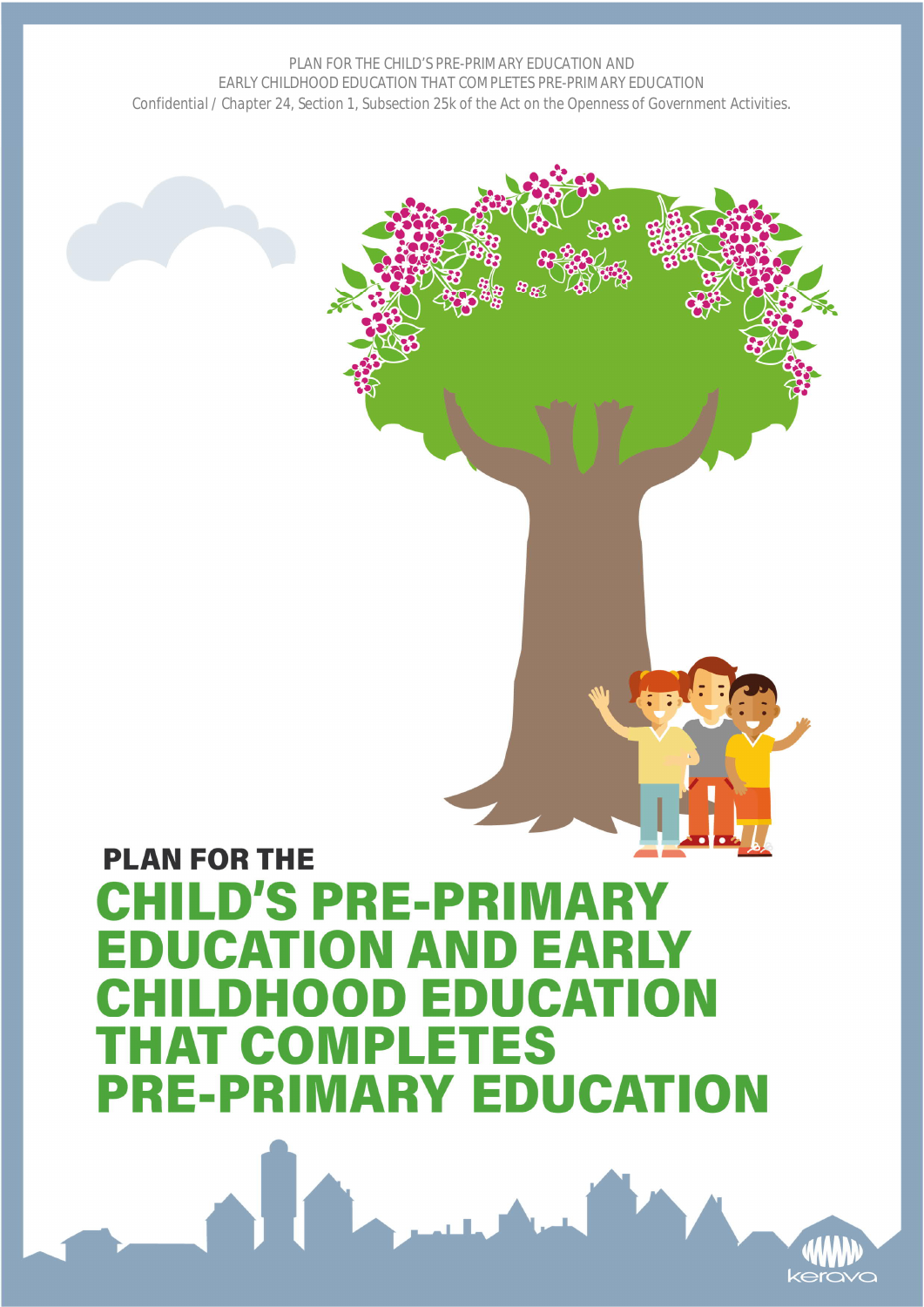**The child's pre-primary education plan comprises a plan for the child's pre-primary education and early childhood education that completes pre-primary education. The child's pre-primary education plan is made together with the child, guardian and early childhood education teacher in pre-primary education. Goals set for the pedagogic activities in pre-primary education and early childhood education that completes pre-primary education are registered in the plan.**

#### **INSTRUCTIONS**

- The child's pre-primary education plan (LEOPS) is a pedagogic document that helps the child's guardian(s), the child and an early childhood education teacher in pre-primary education to reflect on the child's growth, development and learning as well as wishes and needs for pre-primary education.
- Other pedagogic documents, such as information in the child's information form and, for children with Finnish as a second language, information in the observation form are also utilised when making the child's pre-primary education plan.
- An early childhood education teacher in pre-primary education is responsible for the child's pre-primary education plan discussion and making the plan. In exceptional circumstances, it can be agreed with the manager of the day care centre that the LEOPS discussion can be held and plan made by a day care worker. Private day care centres operate in the same manner as municipal early childhood education.
- The viewpoint of including the child and family is essential in early childhood education at the City of Kerava.
- Pre-primary education at the City of Kerava realises the child's inclusion in various ways:
	- o the child's self-evaluation,
	- o interviews with the children,
	- o discussions,
	- o observation,
	- o meetings with the children,
	- o votes,
	- o friend and team work competence steps,
	- o pedagogic documentation, and
	- o by looking at the peda.net environment and discussing.
- The child's pre-primary education plan shall include a summary of how the child has participated and how their wishes and opinions have been considered.
- The child's self-assessment section in LEOPS is completed together with an early childhood education teacher in pre-primary education every autumn and spring.
- The child's pre-primary education plan is drafted mainly during August–November. In the spring, the child, guardians and early childhood education teacher in pre-primary education assess how the goals in LEOPS have been realised in pedagogic activities.
- The child's pre-primary education plan is mainly completed electronically in Wilma. If it's not possible to complete LEOPS in Wilma, it's completed on paper. Private day care centres complete LEOPS on paper.

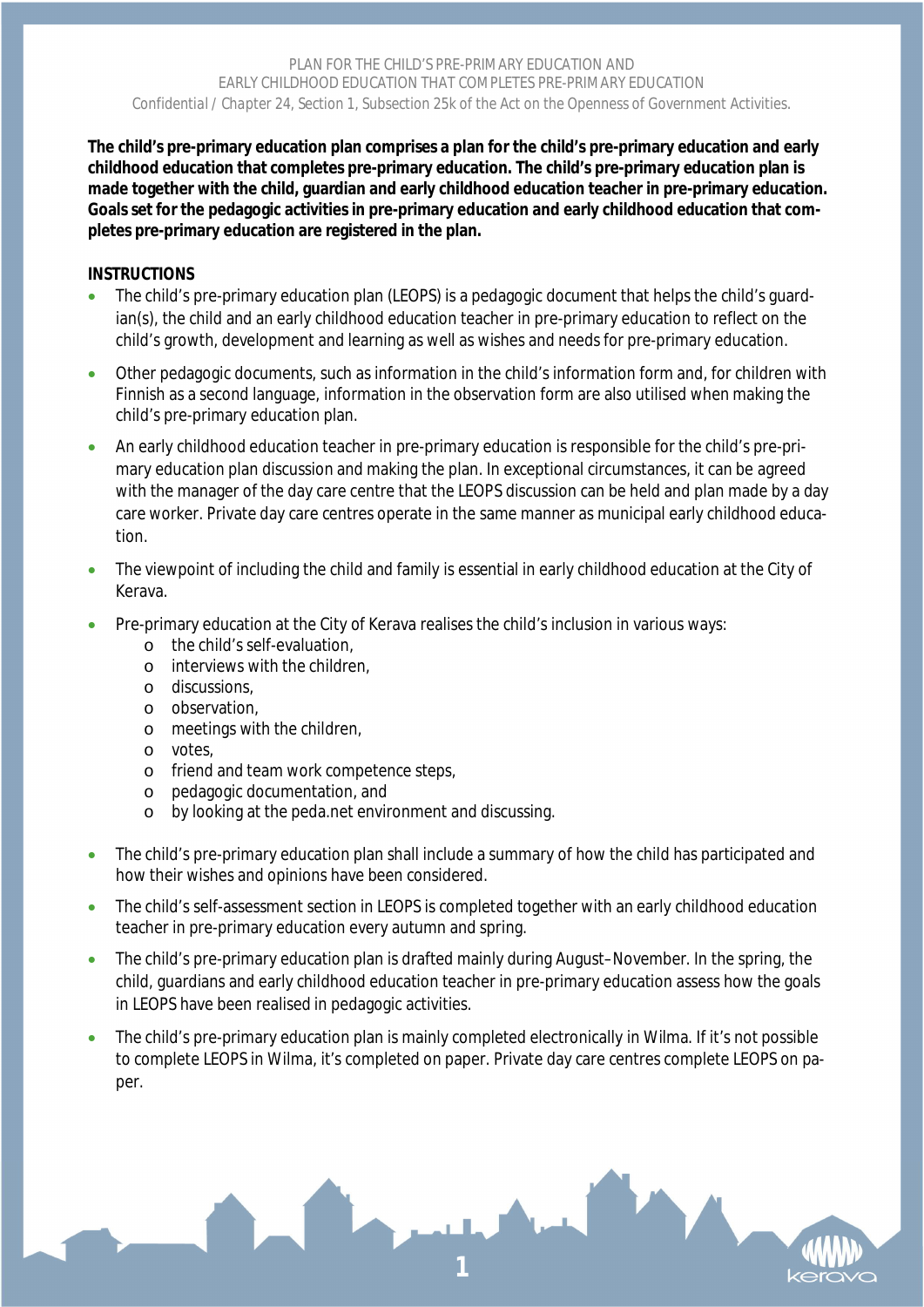- If a pedagogic assessment and plan are completed for the child, they replace the child's pre-primary education plan. If the child has intensified or special support, other sections in the child's pre-primary education plan are filled in (hearing the child, the child's self-assessment, questions for quardians, multilingual plan and a good start to school).
- The manager of the day care centre has the right to check who the child's guardian is in order to make the pre-primary education plan. In joint custody cases, both guardians have the right to participate in the LEOPS discussion and to see and sign the child's pre-primary education plan. If the child's guardian does not want to / cannot participate in the LEOPS discussion, this is registered in the form.
- It's enough for one guardian to sign the child's pre-primary education plan but, in joint custody cases, both guardians have the right to sign the form.
- If the guardian(s) cannot be reached for the child's LEOPS discussion and to sign the form, this is registered in the form.
- The pre-primary education plans of all the children in the group are a basis for drafting the school year schedule for the group. It defines how the goals of the activities, stemming from the children's wishes and needs, are realised in the group's activities.
- The child's pre-primary education plan and attachments are transferred mainly electronically via Wilma to Kerava's comprehensive school when the child starts 1st form according to data transfer principles of the City of Kerava's education bureau (group letter 15/2019). Where necessary, LEOPS will be transferred on paper. LEOPS is archived according to archival instructions (group letters 23/2017 and 47/2017). In private day care centres, LEOPS is stored electronically, if possible, in a data secure manner according to the unit's practices and archived according to archival practices.

#### **ADDITIONAL INSTRUCTIONS FOR TEACHERS**

- The child's pre-primary education plan is completed with the child and guardians in the autumn, during August-November. The LEOPS assessment discussion is completed together with the child and guardian in the spring.
- In the autumn, it's not necessary to register all sections in LEOPS if the information does not exist yet. All sections are registered and assessed in the spring.
- In addition to this LEOPS, an early childhood education teacher in pre-primary education can, if necessary, assess the skills of the pre-primary education-aged child in the connection of the autumn preschool package separate from the child's pre-primary education plan. Information and assessments in the preschool package are completed so that the child group's activities can be planned properly; they are not attached to LEOPS or stored/archived.
- Information of the substitute people who are allowed to pick up the child are registered/updated in the information form, *group letter 19/2019*.
- Permission for photography and videos is given with the consent form for taking and publishing photos/videos, *group letter 2/2020*.

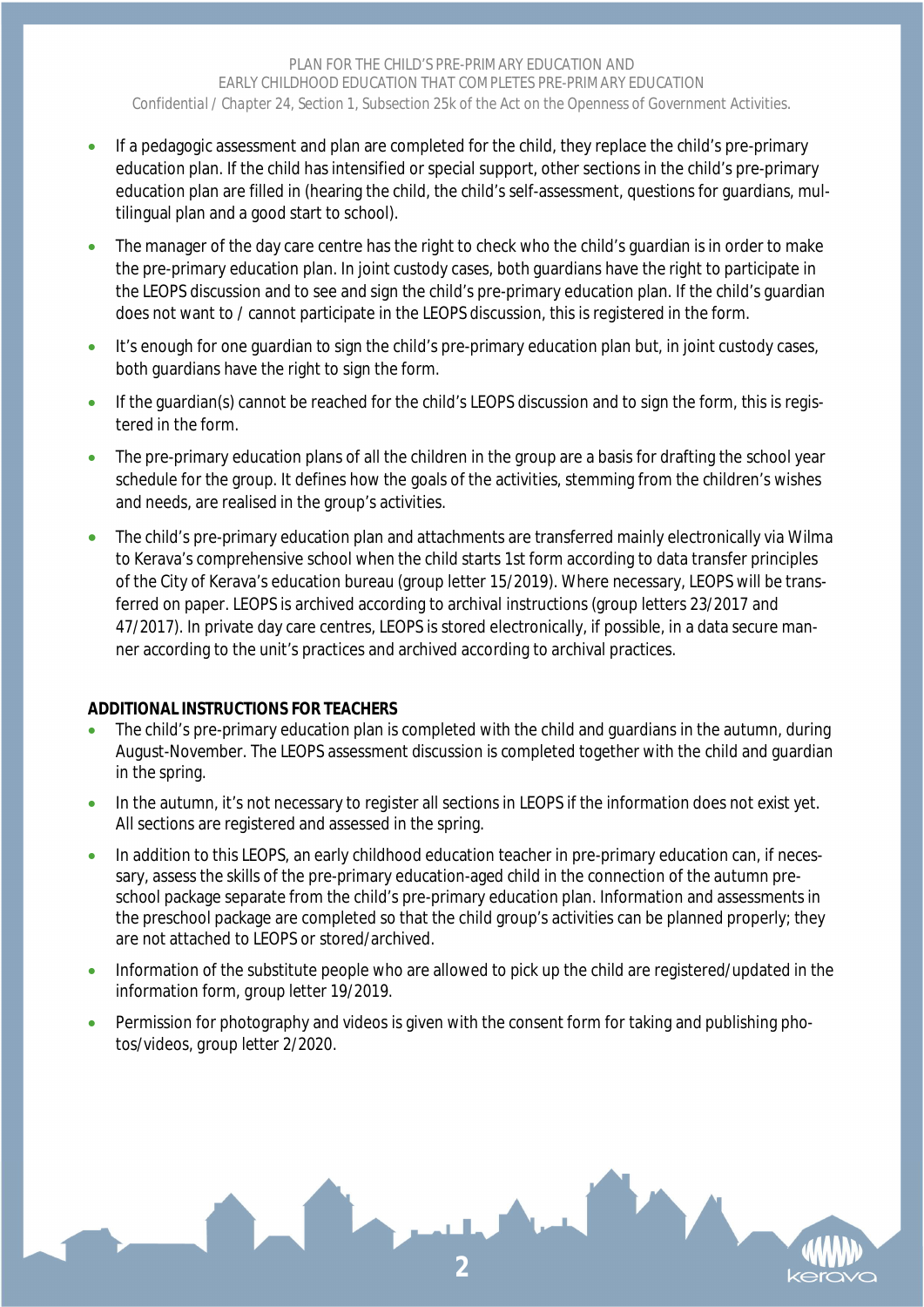#### *PLAN FOR THE CHILD'S PRE-PRIMARY EDUCATION AND EARLY CHILDHOOD EDUCATION THAT COMPLETES PRE-PRIMARY EDUCATION*

*Confidential / Chapter 24, Section 1, Subsection 25k of the Act on the Openness of Government Activities.*

| The child's name | Date of birth |
|------------------|---------------|
|                  |               |
|                  |               |
|                  |               |
|                  |               |

The child's mother tongue / languages spoken at home

| Place of pre-primary education                                                           |
|------------------------------------------------------------------------------------------|
| Name of pre-primary education teacher                                                    |
|                                                                                          |
| Name of pre-primary education teacher                                                    |
|                                                                                          |
| The child participates in pre-primary education                                          |
| The child participates in early childhood education that completes pre-primary education |
| Name of guardian                                                                         |
| Name of guardian                                                                         |
|                                                                                          |
|                                                                                          |
| Date of the autumn discussion                                                            |
| Date of the spring discussion                                                            |
|                                                                                          |
| Intensified support for the child<br>as of                                               |
|                                                                                          |
| Special support for the child<br>as of                                                   |
|                                                                                          |
| Ways of supporting the child                                                             |

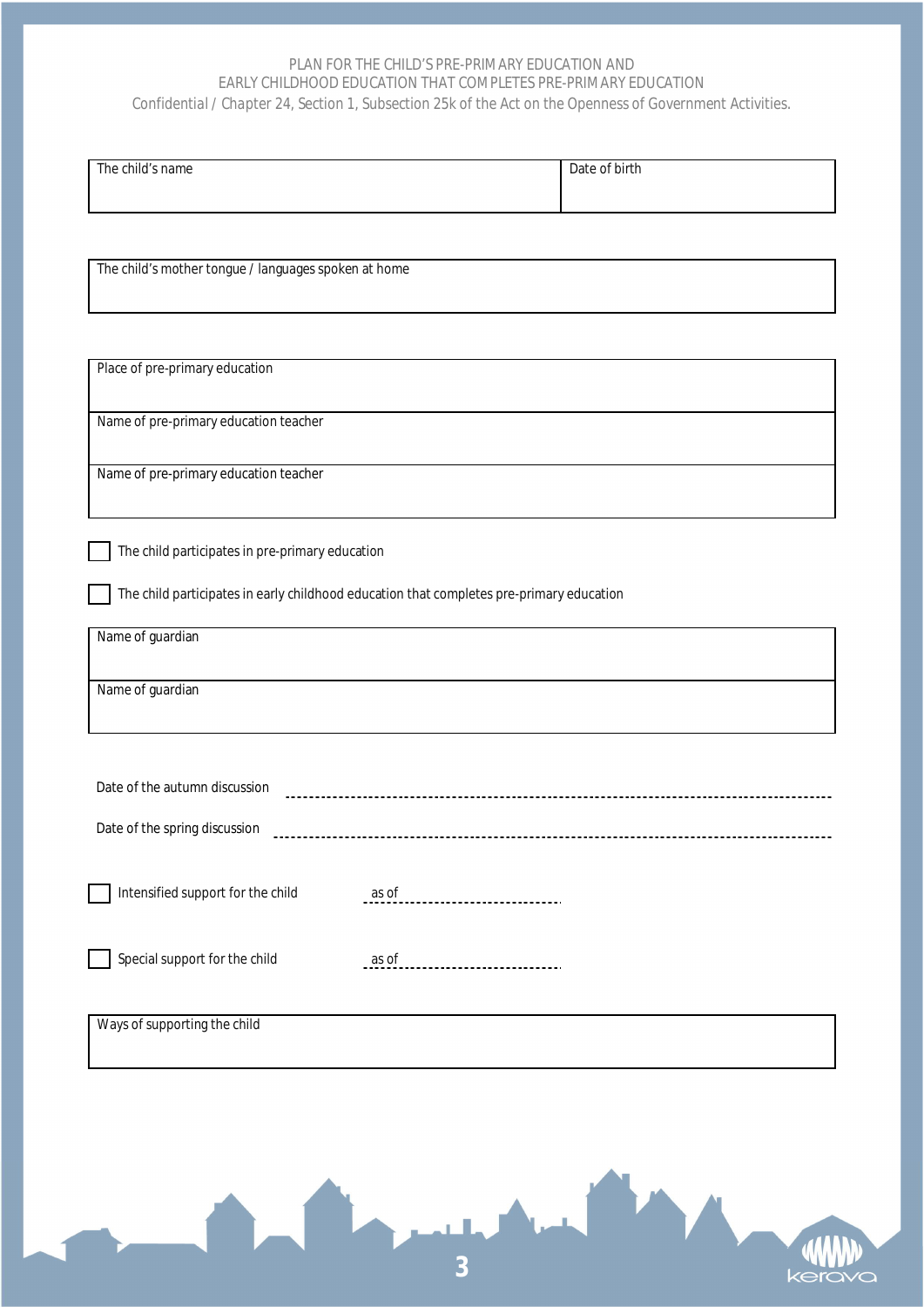# **GUARDIANS' THOUGHTS ON PRE-PRIMARY EDUCATION AND THE CHILD**

What is your child like? The child's strengths and interests.

What does your child need support with? Is there something you are concerned about?

Is there something special you would like us to know about your child? What else should we consider at pre-primary education?

What do you expect of your child's pre-primary education and what kind of cooperation do you wish to have with pre-primary education?

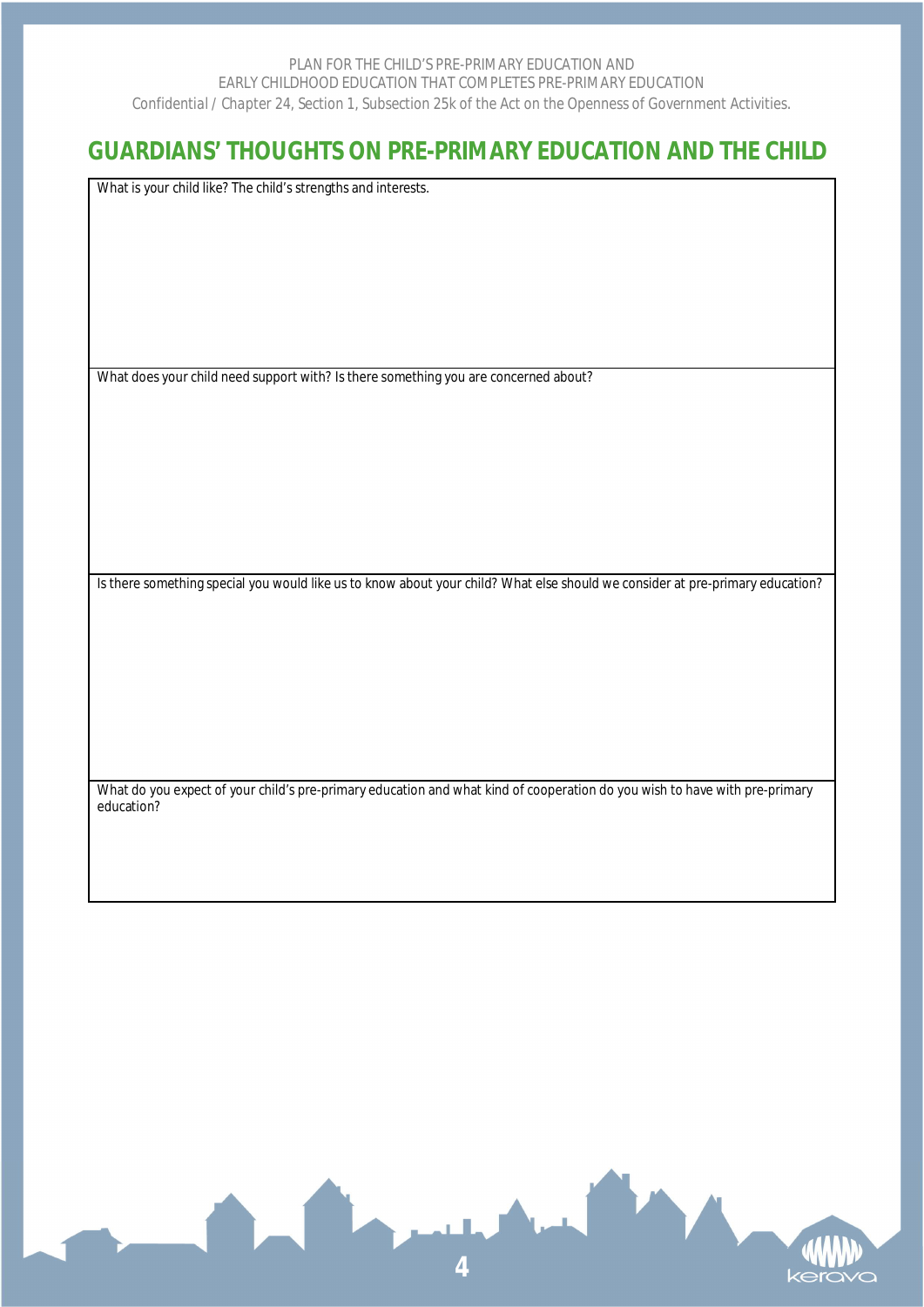# **THE CHILD'S PARTICIPATION, OPINION AND WISHES FOR PRE-PRIMARY EDUCATION**

**INSTRUCTIONS:** Here, note down what the child wants to learn in pre-primary education (*the child's wishes and goals for pre-primary education*) and how the child has participated, how their wishes and opinions have been considered and what they have learned at pre-primary education.

| The child's wishes; how has the child been included; how have the child's opinions and wishes been considered |      |  |
|---------------------------------------------------------------------------------------------------------------|------|--|
|                                                                                                               | date |  |
|                                                                                                               |      |  |
|                                                                                                               | date |  |
|                                                                                                               |      |  |
|                                                                                                               | date |  |
|                                                                                                               |      |  |
|                                                                                                               | date |  |
|                                                                                                               |      |  |
|                                                                                                               | date |  |
|                                                                                                               |      |  |

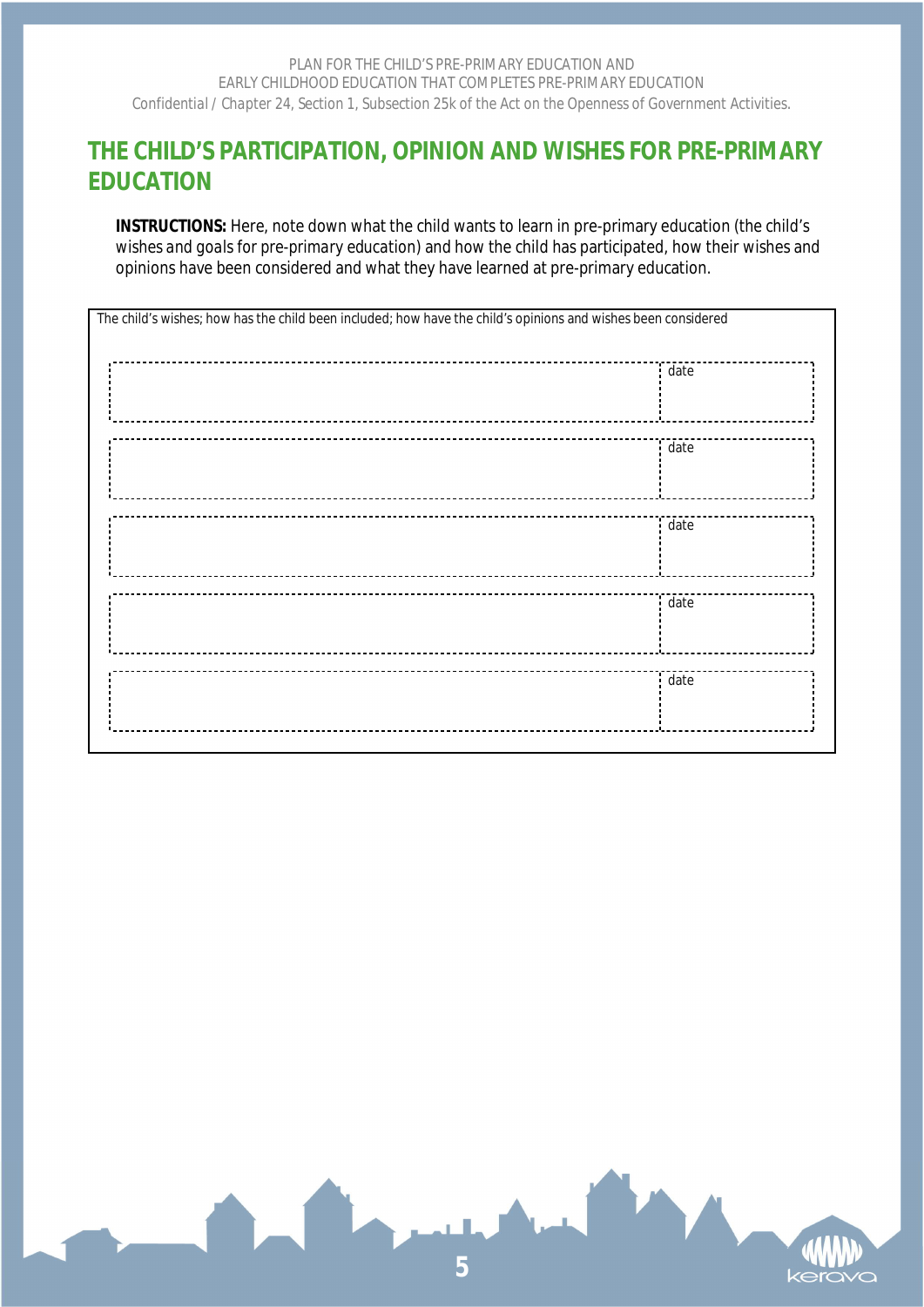# **THE CHILD'S SELF-ASSESSMENT TOGETHER WITH THE PRE-PRIMARY TEACHER (AUTUMN)**

|                                                                          | I need help from an<br>adult | I'm still learning | I'm already good at<br>this |
|--------------------------------------------------------------------------|------------------------------|--------------------|-----------------------------|
|                                                                          |                              |                    |                             |
| I play with everyone.                                                    |                              |                    |                             |
| I lend my toys to friends during our<br>games.                           |                              |                    |                             |
| I want to express how I feel.                                            |                              |                    |                             |
| I try to settle arguments with my<br>friends without help from an adult. |                              |                    |                             |
| I remember to speak kindly to others.                                    |                              |                    |                             |
| I can express my opinion.                                                |                              |                    |                             |
| I remember good manners:<br>I say hello and thank you.                   |                              |                    |                             |
| I try to follow the shared rules.                                        |                              |                    |                             |
| I want to help others.                                                   |                              |                    |                             |
| I want to comfort my friends.                                            |                              |                    |                             |
| I want to share my thoughts, but I also<br>want to listen to others.     |                              |                    |                             |
| I like to practice new things.                                           |                              |                    |                             |
| I am able to complete assignments.                                       |                              |                    |                             |
| I don't feel bad even if I<br>don't always succeed.                      |                              |                    |                             |
| I try to listen to instructions<br>and follow them.                      |                              |                    |                             |

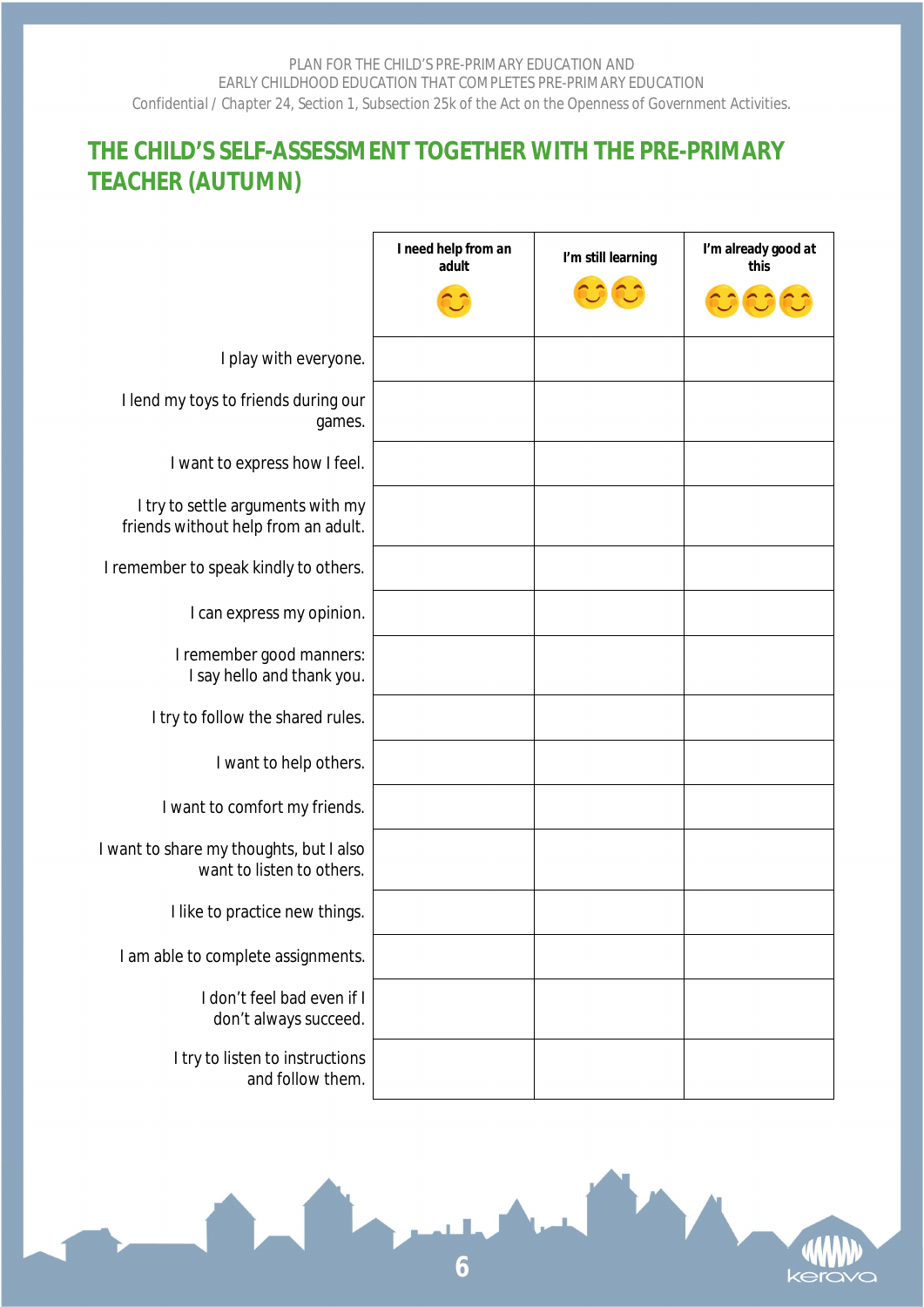# **THE CHILD SAYS**

**(COMPLETED IN THE BEGINNING OF THE AUTUMN TERM) The child fills in the below sections together with the pre-primary teacher**

| What I like about preschool        |
|------------------------------------|
|                                    |
|                                    |
|                                    |
|                                    |
|                                    |
|                                    |
| What I don't like about preschool  |
|                                    |
|                                    |
|                                    |
|                                    |
|                                    |
|                                    |
| If I'm upset                       |
|                                    |
|                                    |
|                                    |
|                                    |
|                                    |
|                                    |
|                                    |
| I'm good at                        |
|                                    |
|                                    |
|                                    |
|                                    |
|                                    |
|                                    |
| I'm practising / I'd like to learn |
|                                    |
|                                    |
|                                    |
|                                    |
|                                    |
|                                    |
| I need help from an adult to       |
|                                    |
|                                    |
|                                    |
|                                    |
|                                    |
|                                    |
|                                    |
| I wish that preschool              |
|                                    |
|                                    |
|                                    |
|                                    |
|                                    |
|                                    |

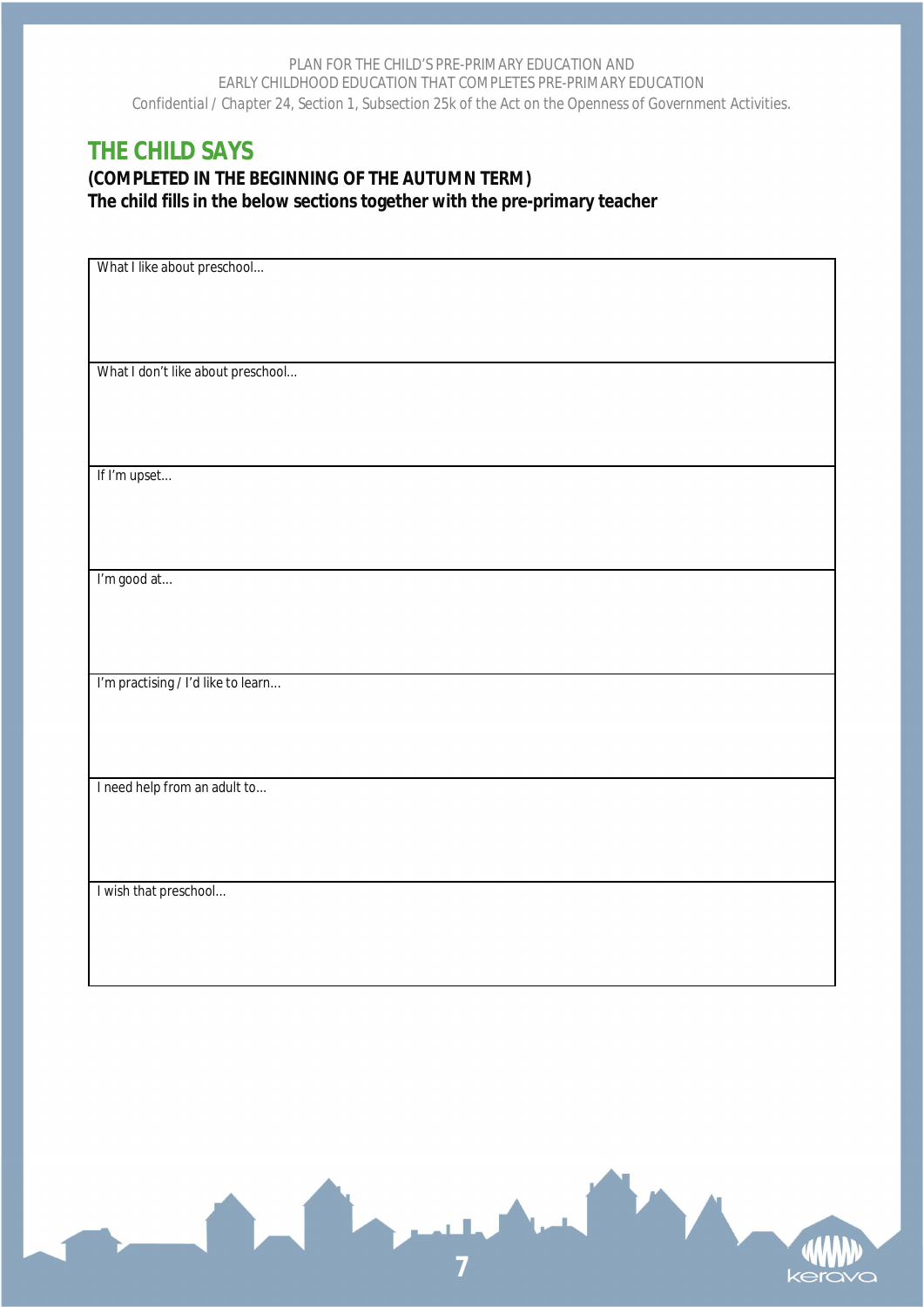# **THE CHILD SAYS**

**(COMPLETED IN THE BEGINNING OF THE SPRING TERM) The child fills in the below sections together with the pre-primary teacher**

| What I like about preschool        |
|------------------------------------|
|                                    |
|                                    |
|                                    |
|                                    |
|                                    |
|                                    |
| What I don't like about preschool  |
|                                    |
|                                    |
|                                    |
|                                    |
|                                    |
| If I'm upset                       |
|                                    |
|                                    |
|                                    |
|                                    |
|                                    |
| I'm good at                        |
|                                    |
|                                    |
|                                    |
|                                    |
|                                    |
| I'm practising / I'd like to learn |
|                                    |
|                                    |
|                                    |
|                                    |
|                                    |
|                                    |
| I need help from an adult to       |
|                                    |
|                                    |
|                                    |
|                                    |
|                                    |
| I wish that preschool              |
|                                    |
|                                    |
|                                    |
|                                    |
|                                    |

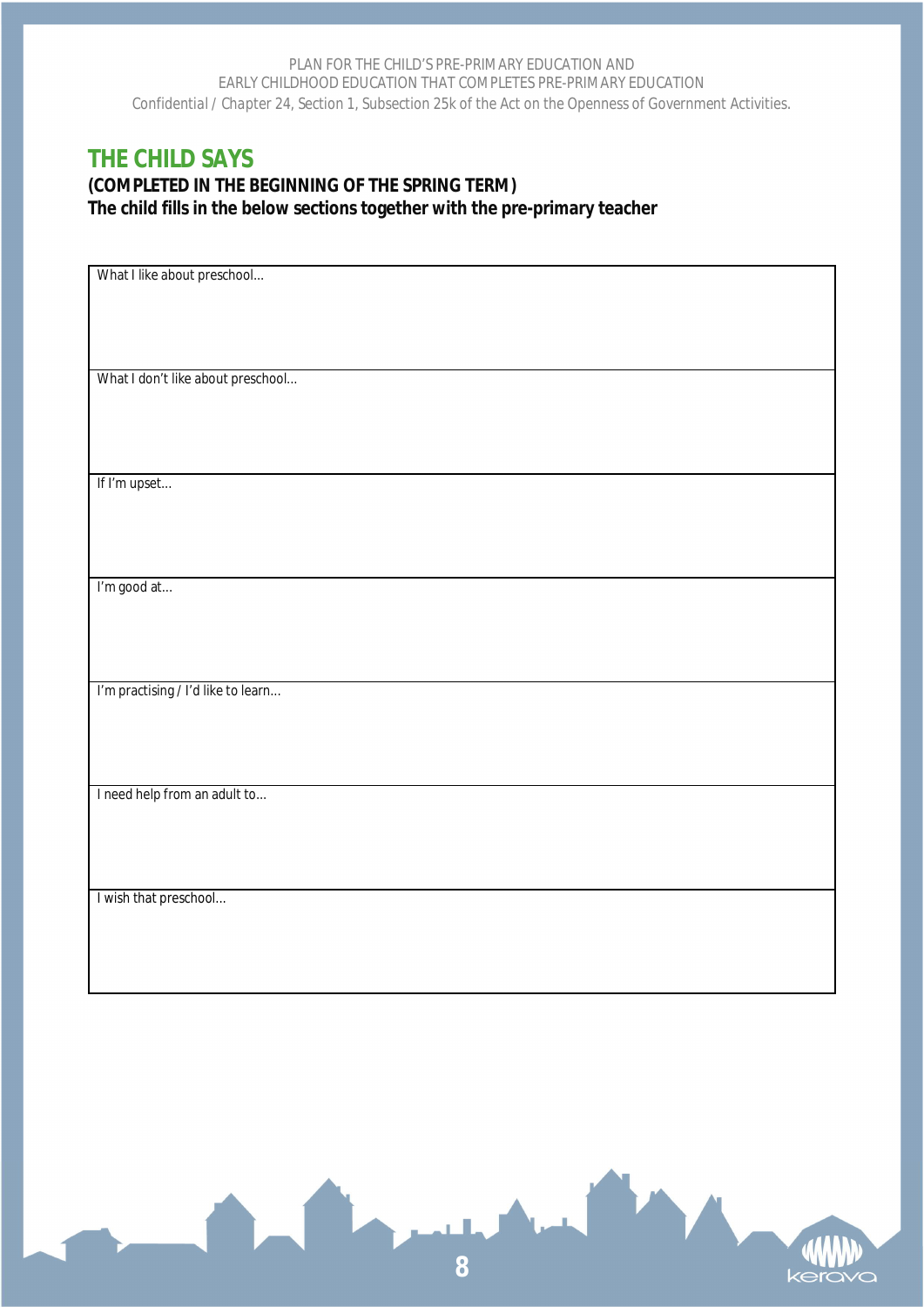# **THE CHILD'S SELF-ASSESSMENT TOGETHER WITH THE PRE-PRIMARY TEACHER (SPRING)**

|                                                                          | I need help from an<br>adult | I'm still learning | I'm already good at<br>this |
|--------------------------------------------------------------------------|------------------------------|--------------------|-----------------------------|
|                                                                          |                              |                    |                             |
| I play with everyone.                                                    |                              |                    |                             |
| I lend my toys to friends during our<br>games.                           |                              |                    |                             |
| I want to express how I feel.                                            |                              |                    |                             |
| I try to settle arguments with my<br>friends without help from an adult. |                              |                    |                             |
| I remember to speak kindly to others.                                    |                              |                    |                             |
| I can express my opinion.                                                |                              |                    |                             |
| I remember good manners:<br>I say hello and thank you.                   |                              |                    |                             |
| I try to follow the shared rules.                                        |                              |                    |                             |
| I want to help others.                                                   |                              |                    |                             |
| I want to comfort my friends.                                            |                              |                    |                             |
| I want to share my thoughts, but I also<br>want to listen to others.     |                              |                    |                             |
| I like to practice new things.                                           |                              |                    |                             |
| I am able to complete assignments.                                       |                              |                    |                             |
| I don't feel bad even if I<br>don't always succeed.                      |                              |                    |                             |
| I try to listen to instructions<br>and follow them.                      |                              |                    |                             |



**9**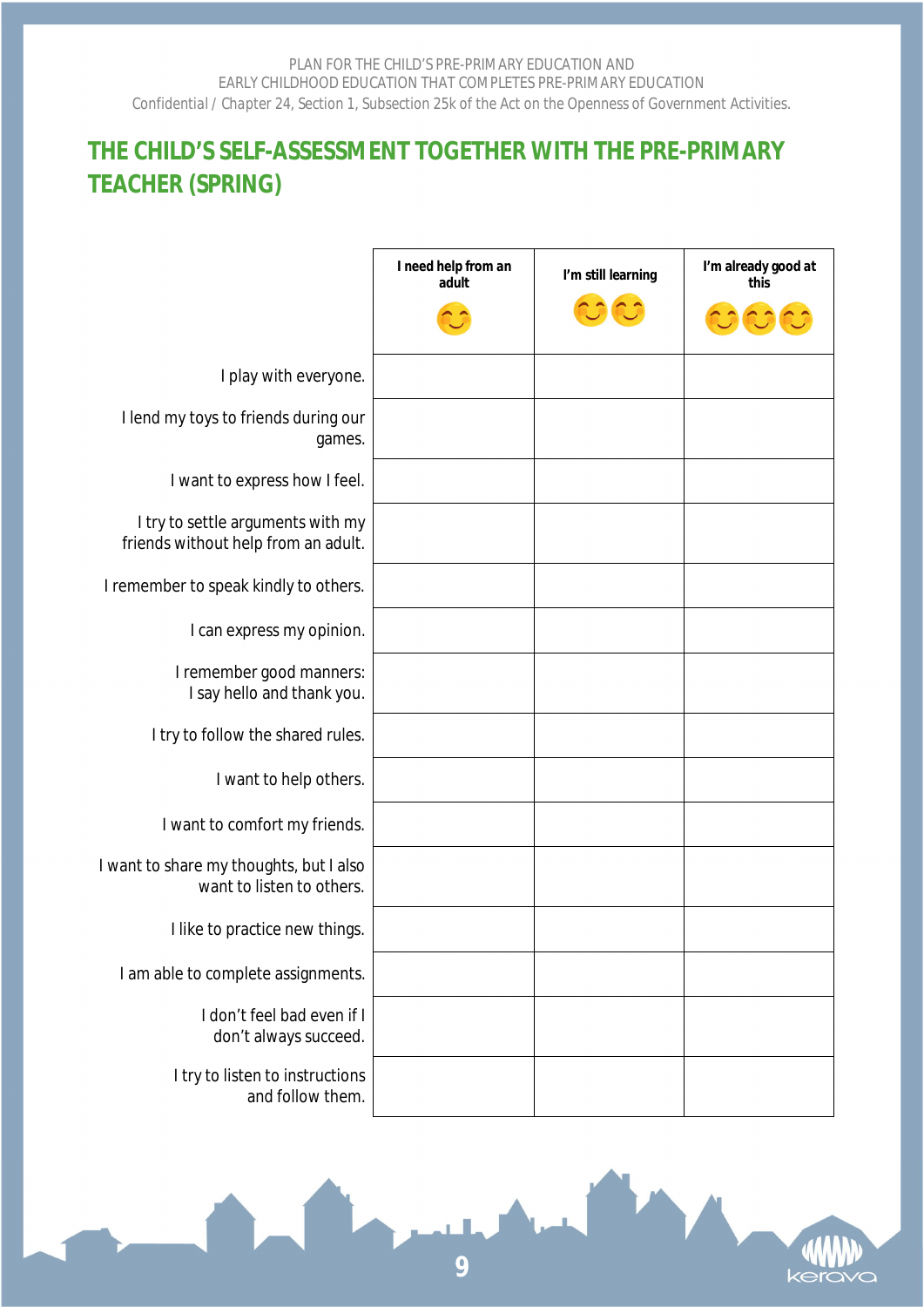# **AREAS OF EXTENSIVE COMPETENCE**

**INSTRUCTIONS FOR GUARDIANS:** Use the extensive competence fields below to note down the goals that were discussed and agreed with the child, guardian and personnel.

In the autumn, note down the agreed goals and pedagogic measures as well as a plan for how to implement them. In the spring, write down an assessment of how well the pedagogic measures were implemented.

**ADDITIONAL INSTRUCTIONS FOR TEACHERS:** Utilise other pedagogic documents and, for example, for a child with Finnish as a second language, information from the observation form.

# **Thinking and learning**

Thinking and learning skills develop in interaction and form a basis for the development of other competence and life-long learning. The amount of information and its rapid renewal necessitate the skill to adapt new information and guide one's own learning. Structuring information and the creation of new necessitate creative and critical thinking skills. Pre-primary education is meant to encourage and help children to develop their thinking and learning skills as well as to strengthen children's trust in their own skills.

| The goal of pedagogic activities to<br>strengthen the child's thinking and learn-<br>ing                                          |  |
|-----------------------------------------------------------------------------------------------------------------------------------|--|
| Pedagogic measures and a plan to reach<br>the goals                                                                               |  |
| Assessment of how the pedagogic<br>measures are realised in the child group's<br>pedagogic activities and potential new<br>goals. |  |
| date                                                                                                                              |  |

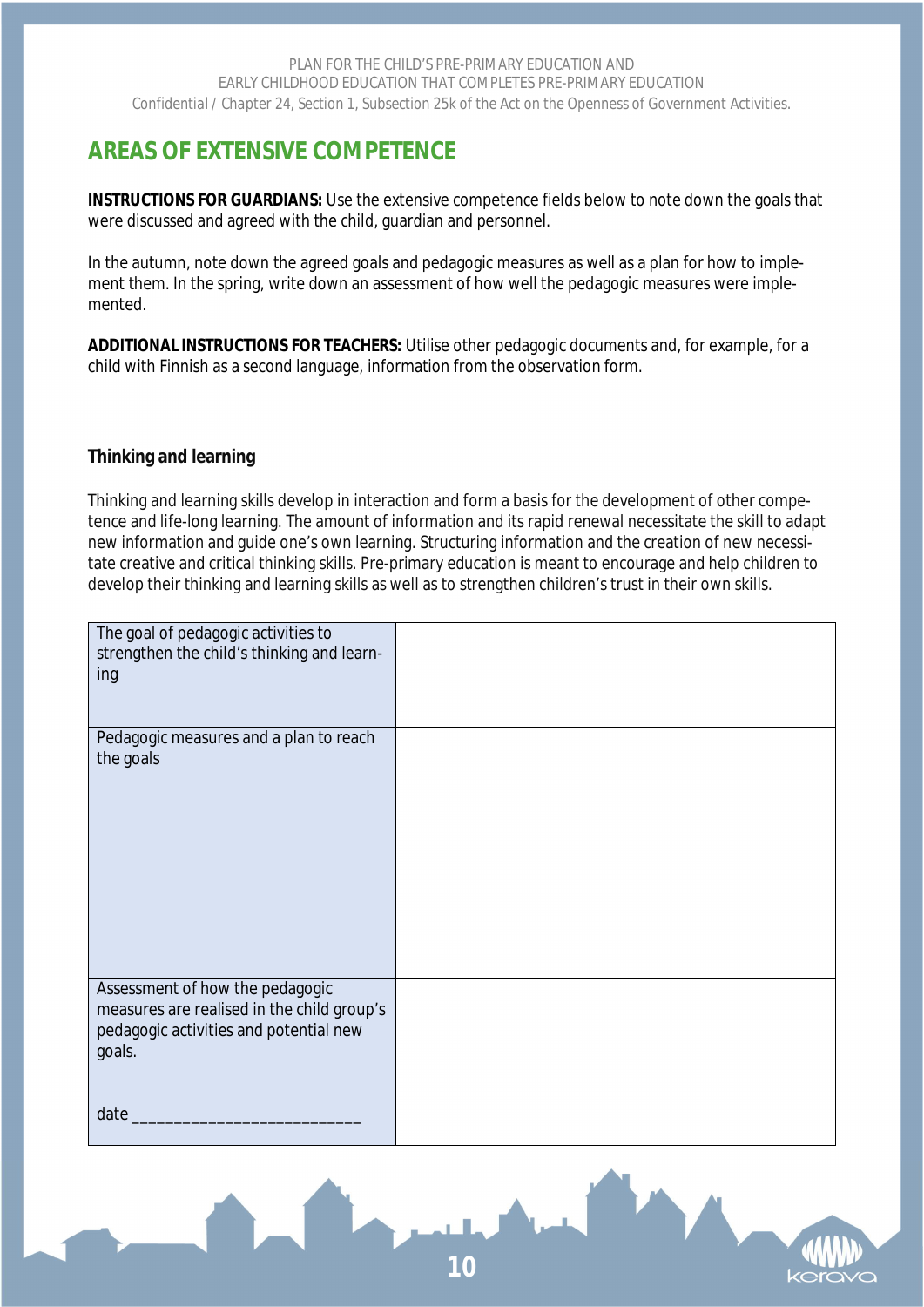### **Cultural competence, interaction and expression**

Interaction skills and the ability to express oneself and understand others are significant for the individual's wellbeing and ability to operate in a culturally complex world. The ability to listen, identify and understand different viewpoints is part of good interaction and cultural competence. The creation of positive relationships and solving problems in a constructive manner necessitate collaboration skills. Pre-primary education is meant to offer children the opportunity to practice interaction and expression skills in a safe manner together with a peer group and adults in the surrounding community.

| The goal of pedagogic activities to<br>strengthen the child's cultural compe- |  |
|-------------------------------------------------------------------------------|--|
| tence, interaction and expression                                             |  |
|                                                                               |  |
| Pedagogic measures and a plan to reach                                        |  |
| the goals                                                                     |  |
|                                                                               |  |
|                                                                               |  |
|                                                                               |  |
|                                                                               |  |
|                                                                               |  |
|                                                                               |  |
|                                                                               |  |
|                                                                               |  |
|                                                                               |  |
|                                                                               |  |
|                                                                               |  |
|                                                                               |  |
| Assessment of how the pedagogic                                               |  |
| measures are realised in the child group's                                    |  |
| pedagogic activities and potential new                                        |  |
| goals.                                                                        |  |
|                                                                               |  |
|                                                                               |  |
| date                                                                          |  |
|                                                                               |  |
|                                                                               |  |

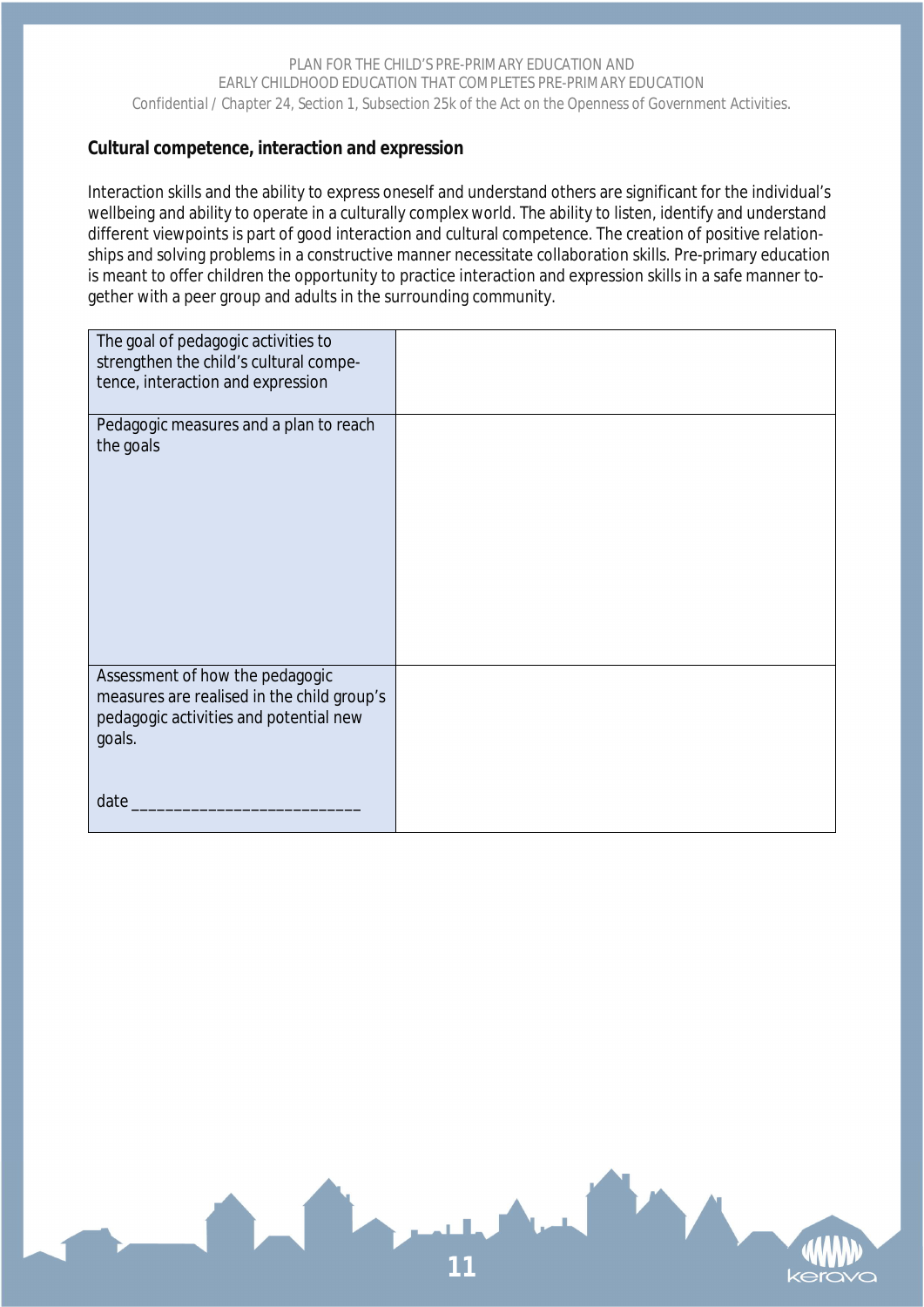## **Taking care of oneself and everyday skills**

Being able to take care of oneself and having skills related to health, safety and daily technology are important for everyone. They are related to individual wellbeing and a commitment to a sustainable lifestyle. The purpose of pre-primary education is to strengthen skills related to children's wellbeing as well as to instruct them in making sustainable choices. Pre-primary education supports a positive view of the future.

| The goal of pedagogic activities to        |  |
|--------------------------------------------|--|
| strengthen the child's everyday skills and |  |
| the skills to take care of themselves      |  |
|                                            |  |
|                                            |  |
| Pedagogic measures and a plan to reach     |  |
| the goals                                  |  |
|                                            |  |
|                                            |  |
|                                            |  |
|                                            |  |
|                                            |  |
|                                            |  |
|                                            |  |
|                                            |  |
|                                            |  |
|                                            |  |
| Assessment of how the pedagogic            |  |
| measures are realised in the child group's |  |
| pedagogic activities and potential new     |  |
| goals.                                     |  |
|                                            |  |
|                                            |  |
| date                                       |  |
|                                            |  |

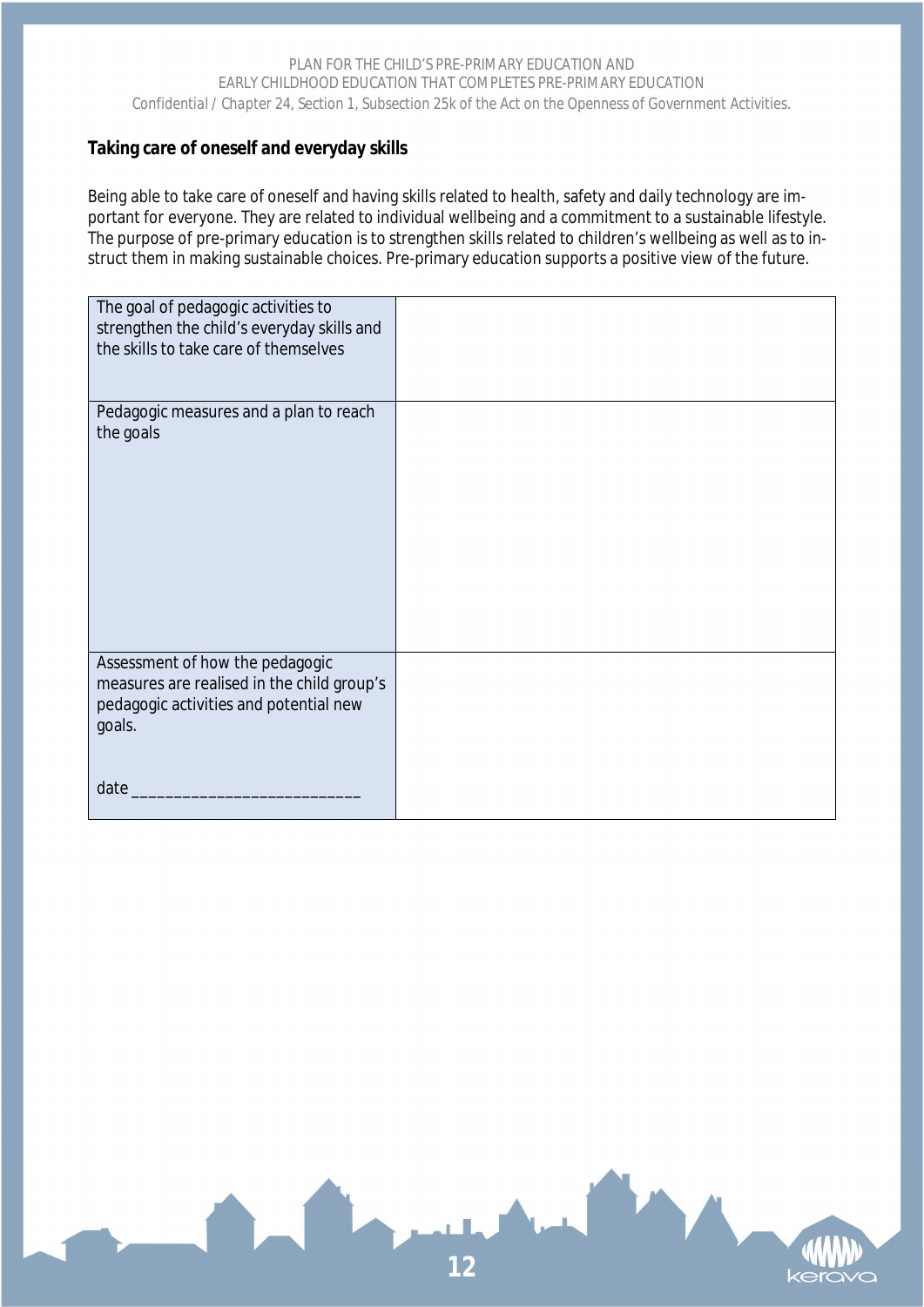### **Multiliteracy**

Multiliteracy refers to the ability to interpret and produce various types of messages. It's closely related to thinking and communication skills as well as the ability to acquire, edit, produce, present, assess and value information in various environments and situations. Information can be produced and presented with the help of verbal, illustrated, numerical or other symbol systems or a combination of them. Multiliteracy includes various types of literacy, such as basic literacy, numerical literacy, visual literacy and media literacy. Multiliteracy is related to a wide understanding of text, according to which texts can be, among other things, written, spoken, audio-visual or digital. The various areas of multiliteracy are basic skills on the level of the individual, human interaction, society, citizenship and working life. The development of multiliteracy creates a foundation for other learning and studying. The development of multiliteracy begins in early childhood and continues throughout life. The task of pre-primary education is to support the development of children's multiliteracy in collaboration with the guardians.

| The goal of pedagogic activities to<br>strengthen the child's multiliteracy                                                               |  |
|-------------------------------------------------------------------------------------------------------------------------------------------|--|
| Pedagogic measures and a plan to reach<br>the goals                                                                                       |  |
| Assessment of how the pedagogic<br>measures are realised in the child group's<br>pedagogic activities and potential new<br>goals.<br>date |  |

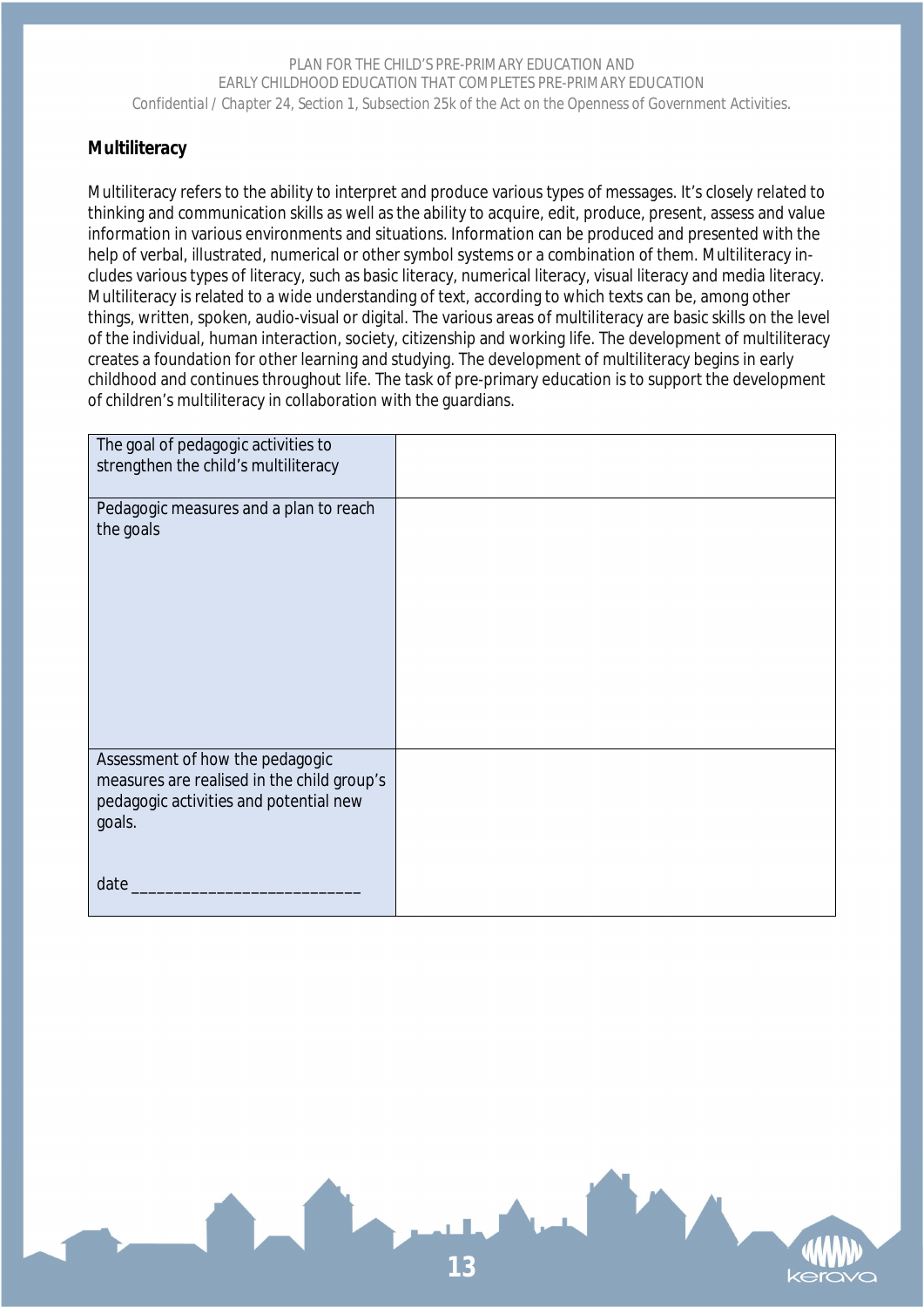### **Information and communications technology skills**

Information and communications technology skills are important civic skills. They are needed in the daily life of children and families, human interaction and social participation. It's part of multiliteracy as well as media and study skills which are needed for studies and the working life. The task of pre-primary education and homes is to promote children's information and communications technology skills.

| The goal of pedagogic activities to<br>strengthen the child's information and<br>communications technology skills                 |  |
|-----------------------------------------------------------------------------------------------------------------------------------|--|
| Pedagogic measures and a plan to reach<br>the goals                                                                               |  |
|                                                                                                                                   |  |
| Assessment of how the pedagogic<br>measures are realised in the child group's<br>pedagogic activities and potential new<br>goals. |  |
| date                                                                                                                              |  |

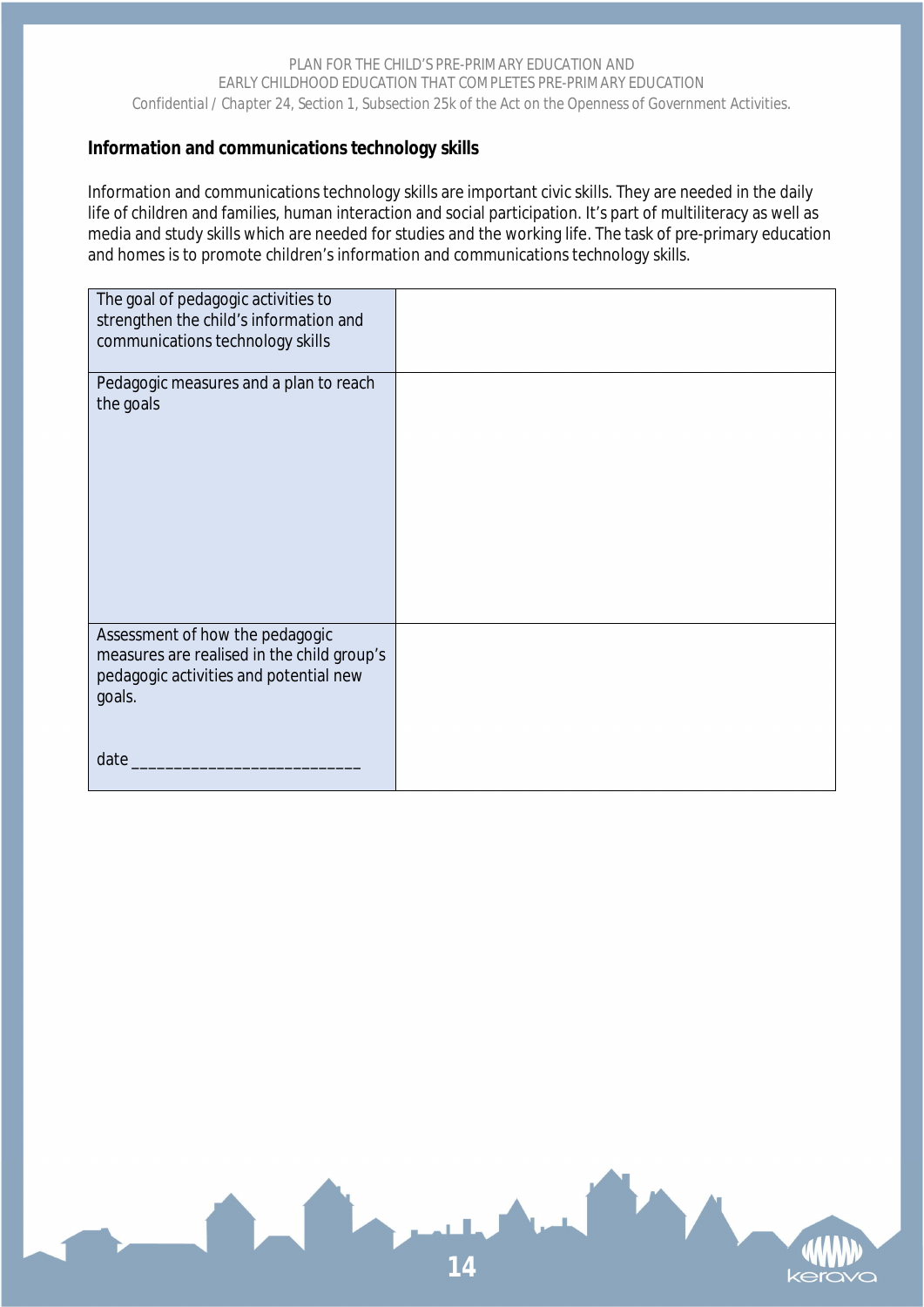# **Participation and influencing**

Active and responsible participation and influencing create a foundation for a democratic and sustainable future. This requires the individual to have the skills and willingness to participate in the community's activities and trust in their own influencing possibilities. Children's rights include the right to be heard and participate in matters that have an impact on their life. Pre-primary education honours these key democratic principles. The task of pre-primary education is to support the child's slowly emerging skills of participation and influencing. Children's participation and influencing are a visible part of pre-primary education in Kerava. Children learn to work together and receive opportunities to practice negotiation, mediation and conflict-solving as well as looking at things critically. Employees at pre-primary education create a basis for a positive atmosphere where children feel heard. Children's participation is also realised when the teacher and other pre-primary education personnel acknowledge the child's need for support and individual development.

| The goal of pedagogic activities to<br>strengthen the child's participation and<br>influencing                                            |  |
|-------------------------------------------------------------------------------------------------------------------------------------------|--|
| Pedagogic measures and a plan to reach<br>the goals                                                                                       |  |
| Assessment of how the pedagogic<br>measures are realised in the child group's<br>pedagogic activities and potential new<br>goals.<br>date |  |

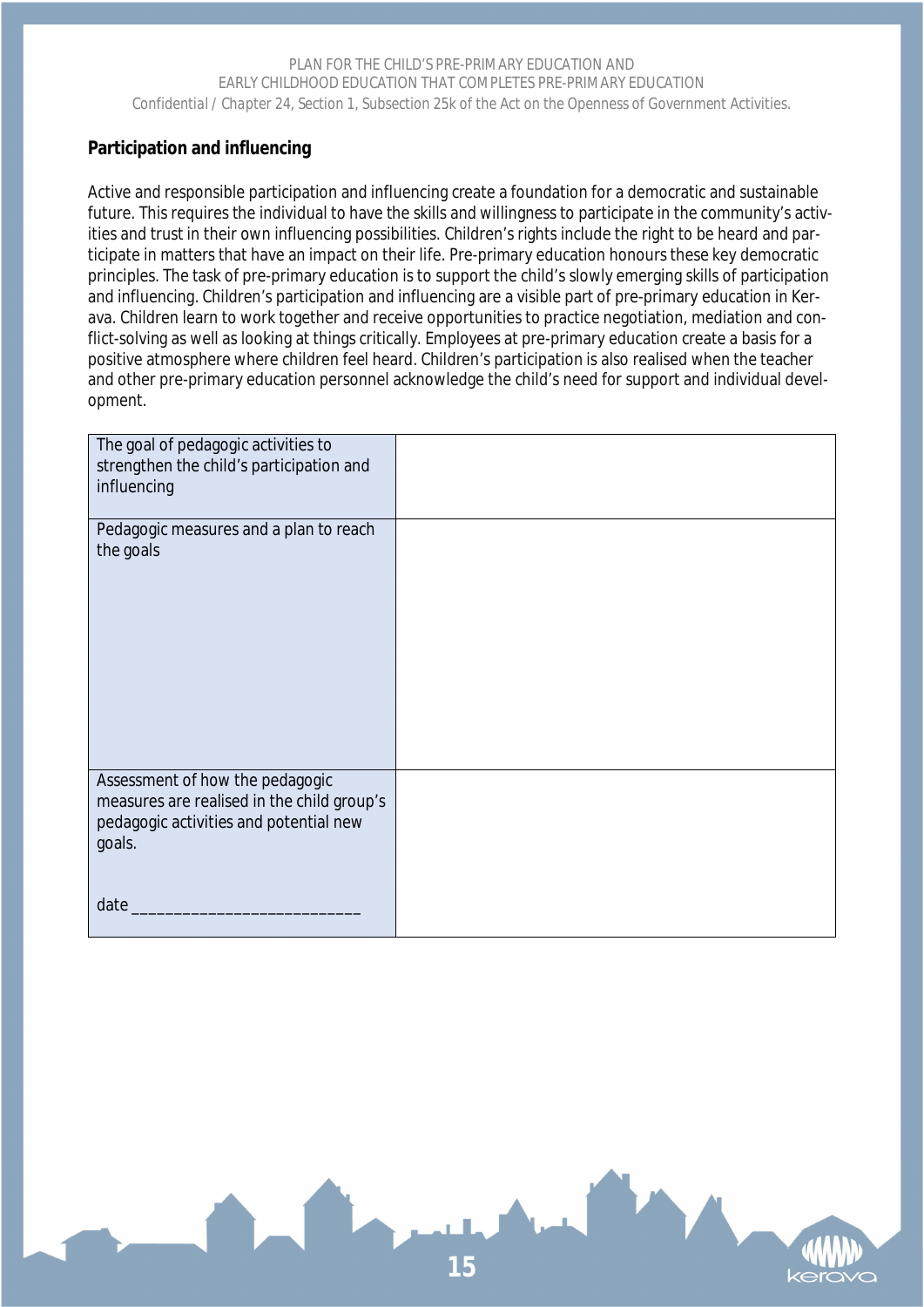# **PLAN FOR THE CHILD'S MULTILINGUALISM**

If an interpreter was used, in which language?

a second language.

**Instructions:** Here, make a brief assessment of the child's verbal language skills, understanding and production of speech, extent of vocabulary, command of terms and linguistic structures, sentence-based expression and in which language the child communicates at home / in pre-primary education.

Which other languages does the child hear/use in their daily life? Utilise the observation form for children with Finnish as

The goal of pedagogic activities to strengthen the child's language skills

Pedagogic measures and a plan to reach the goals

In the spring: How have the agreed goals been realised in the activities? date

. . . . . . . . . . . .

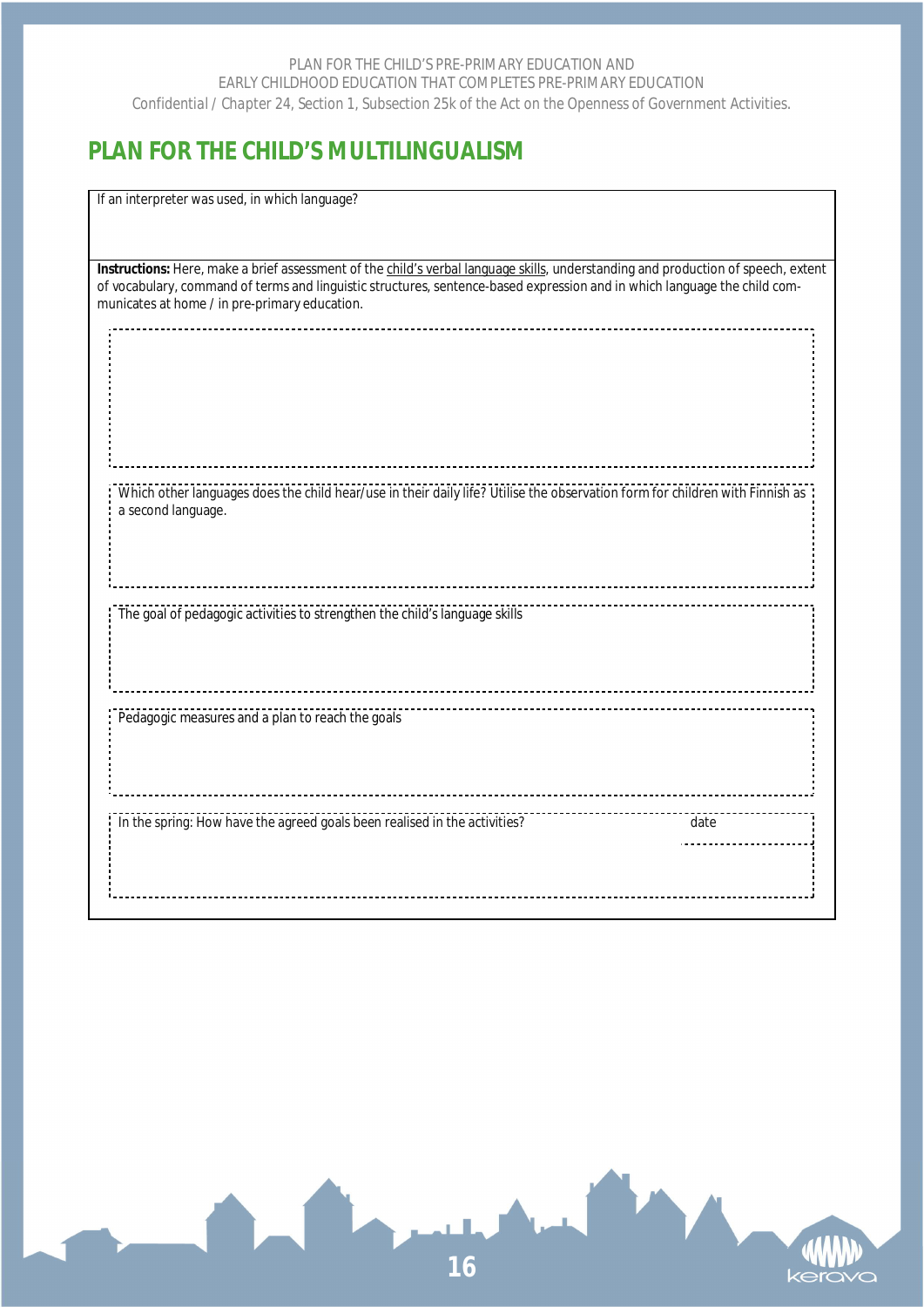# **OTHER DOCUMENTS AND PLANS POTENTIALLY UTILISED IN MAKING THE PLAN**

|                        | Initial discussion form                                                                            |      |      |
|------------------------|----------------------------------------------------------------------------------------------------|------|------|
|                        | Agreement regarding the reserved early childhood education time                                    |      |      |
|                        | Information form                                                                                   |      |      |
|                        | Data transfer form                                                                                 |      |      |
|                        | Consent to take and publish photos and videos                                                      |      |      |
|                        | Medication plan                                                                                    |      |      |
|                        | Observation form for Finnish as a second language.<br>Observation completed on                     | date |      |
|                        |                                                                                                    | date |      |
|                        |                                                                                                    | date |      |
|                        | The child's photos at peda.net have been discussed and<br>they have been used to assess activities | date |      |
|                        |                                                                                                    |      | date |
|                        |                                                                                                    |      | date |
|                        | Other documents, which party                                                                       |      | date |
| $\sim$ $\cdot$ $\cdot$ | $\cdot$ $\sim$                                                                                     |      |      |

Other documents, please specify: